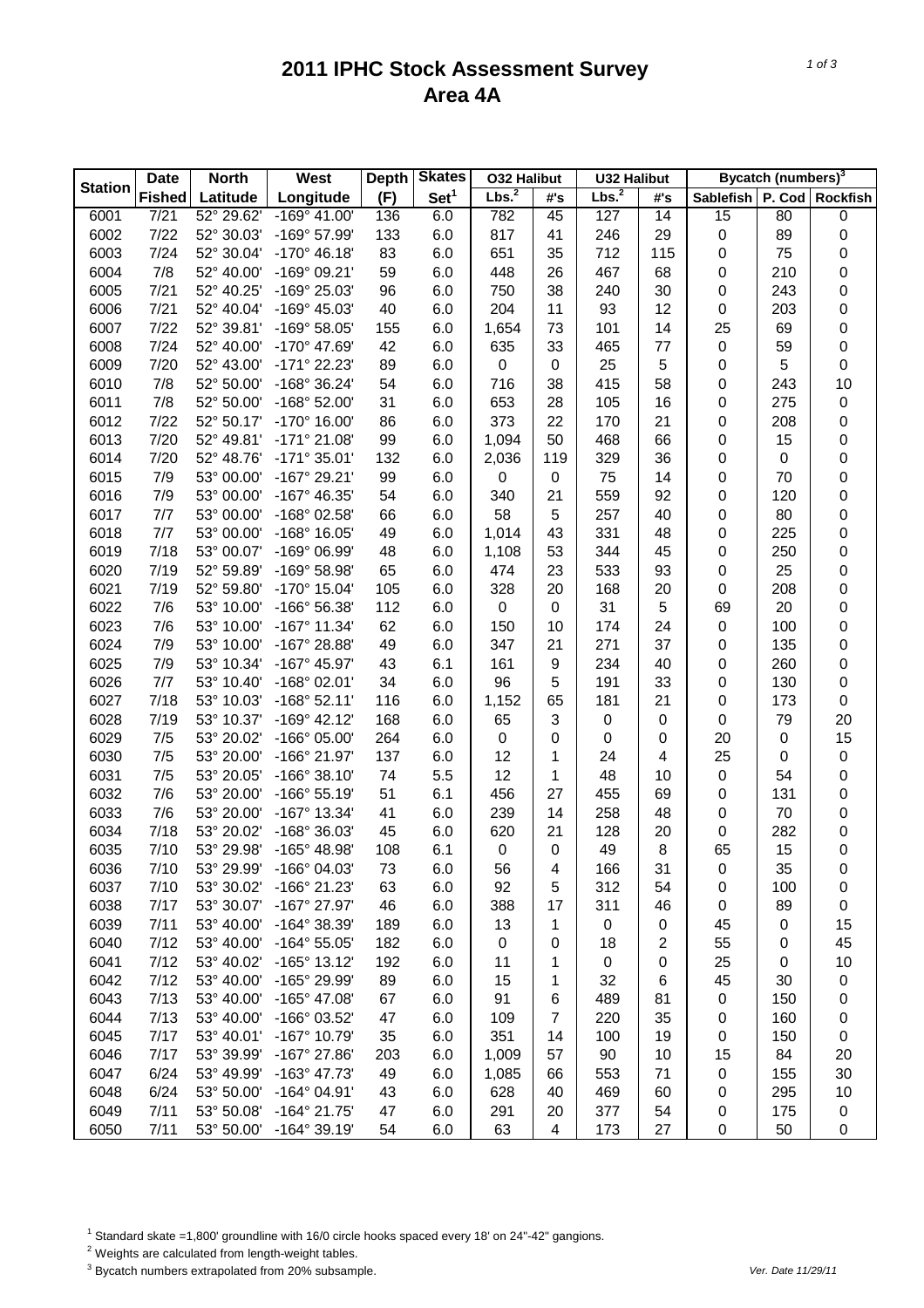## **2011 IPHC Stock Assessment Survey Area 4A**

|                | <b>Date</b>   | <b>North</b> | <b>West</b>           | <b>Depth</b> | <b>Skates</b>    | <b>O32 Halibut</b> |                | <b>U32 Halibut</b> |                     |                           | Bycatch (numbers) <sup>3</sup> |           |
|----------------|---------------|--------------|-----------------------|--------------|------------------|--------------------|----------------|--------------------|---------------------|---------------------------|--------------------------------|-----------|
| <b>Station</b> | <b>Fished</b> | Latitude     | Longitude             | (F)          | Set <sup>1</sup> | Lbs. <sup>2</sup>  | #'s            | Lbs. <sup>2</sup>  | #'s                 | Sablefish P. Cod Rockfish |                                |           |
| 6051           | 6/29          | 53° 49.98'   | $-164^{\circ} 56.48'$ | 62           | 6.0              | 127                | 10             | 345                | 51                  | 0                         | 65                             | 0         |
| 6052           | 6/29          | 53° 50.09'   | -165° 12.00'          | 58           | 6.0              | 91                 | $\overline{7}$ | 367                | 56                  | 0                         | 35                             | $\pmb{0}$ |
| 6053           | 6/28          | 53° 50.00'   | -165° 28.56'          | 50           | 6.0              | 180                | 13             | 412                | 66                  | 0                         | 100                            | 0         |
| 6054           | 6/28          | 53° 50.01'   | -165° 46.00'          | 41           | 6.0              | 72                 | 4              | 235                | 40                  | 0                         | 96                             | 0         |
| 6055           | 7/13          | 53° 48.98'   | -166° 04.89'          | 30           | 6.0              | $\mathbf 0$        | 0              | 66                 | 16                  | 0                         | 165                            | 0         |
| 6056           | 7/13          | 53° 49.57'   | -166° 19.99'          | 106          | 6.0              | 143                | 9              | 178                | 27                  | 0                         | 215                            | 5         |
| 6057           | 6/24          | 54° 00.00'   | -164° 05.80'          | 41           | 6.0              | 438                | 27             | 482                | 66                  | 0                         | 155                            | 0         |
| 6058           | 6/30          | 53° 59.99'   | $-164^{\circ}$ 22.71' | 56           | 6.1              | 82                 | 6              | 370                | 63                  | 0                         | 81                             | 0         |
| 6059           | 6/30          | 54° 00.21'   | $-164^{\circ}$ 40.00' | 53           | 6.0              | 148                | 12             | 810                | 125                 | 0                         | 86                             | 0         |
| 6060           | 6/29          | 54° 00.00'   | $-164^{\circ}$ 57.50  | 43           | 6.1              | 207                | 13             | 312                | 49                  | 0                         | 91                             | 0         |
| 6061           | 6/29          | 53° 59.99'   | -165° 11.90'          | 41           | 6.0              | 1,610              | 85             | 771                | 101                 | 0                         | 98                             | 0         |
| 6062           | 6/28          | 54° 00.00'   | -165° 28.91'          | 40           | 6.0              | 452                | 25             | 634                | 95                  | 0                         | 54                             | 0         |
| 6064           | 6/24          | 54° 10.00'   | -164° 06.95'          | 38           | 6.0              | 320                | 20             | 558                | 80                  | 0                         | 190                            | 0         |
| 6065           | 6/30          | 54° 10.21'   | -164° 24.98'          | 48           | 6.0              | 37                 | 3              | 456                | 80                  | 0                         | 84                             | 0         |
| 6066           | 6/30          | 54° 07.67'   | $-164^{\circ}$ 42.03' | 41           | 6.0              | 171                | 12             | 268                | 44                  | 0                         | 119                            | 0         |
| 7001           | 8/20          | 54° 29.88'   | -165° 43.55'          | 200          | 6.0              | 131                | 11             | 583                | 77                  | 0                         | 0                              | 0         |
| 7002           | 8/21          | 54° 29.96'   | -166° 19.24'          | 271          | 6.1              | 191                | 9              | $\boldsymbol{0}$   | 0                   | 0                         | 0                              | 5         |
| 7003           | 8/21          | 54° 30.01'   | -166° 35.44'          | 264          | 6.0              | 270                | 14             | 9                  | 1                   | 5                         | 0                              | 15        |
| 7004           | 8/17          | 54° 30.04'   | -166° 53.27'          | 261          | 6.1              | 645                | 29             | 0                  | 0                   | 5                         | 0                              | 10        |
| 7006           | 8/20          | 54° 39.95'   | -165° 25.91'          | 110          | 6.1              | 11                 | 1              | 127                | 19                  | 0                         | 59                             | $\pmb{0}$ |
| 7007           | 8/18          | 54° 40.05'   | -165° 42.85'          | 181          | 6.1              | 44                 | 4              | 347                | 45                  | 0                         | 0                              | 0         |
| 7009           | 8/16          | 54° 39.96'   | -166° 17.70'          | 175          | 6.1              | 62                 | 4              | 86                 | 11                  | 0                         | 0                              | 0         |
| 7010           | 8/16          | 54° 39.94'   | -166° 34.86'          | 185          | 6.0              | 157                | 8              | 37                 | 5                   | 0                         | 0                              | 0         |
| 7011           | 8/17          | 54° 40.04'   | -166° 52.72'          | 206          | 6.0              | 418                | 24             | 37                 | 4                   | 0                         | 0                              | 0         |
| 7012           | 8/17          | 54° 40.05'   | -167° 09.96'          | 247          | 6.0              | 108                | 4              | 10                 | 1                   | 0                         | 0                              | 20        |
| 7015           | 8/18          | 54° 49.98'   | -166° 00.20'          | 85           | 6.0              | 136                | 5              | $\pmb{0}$          | 0                   | 0                         | 15                             | $\pmb{0}$ |
| 7016           | 8/16          | 54° 49.98'   | -166° 17.98'          | 90           | 6.0              | 11                 | 1              | 0                  | 0                   | 0                         | 20                             | 0         |
| 7017           | 8/16          | 54° 50.08'   | -166° 35.00'          | 108          | 6.1              | 28                 | 1              | 0                  | 0                   | 0                         | 30                             | 0         |
| 7018           | 8/15          | 54° 50.06'   | -166° 52.01'          | 143          | 6.0              | $\mathbf 0$        | 0              | 9                  | 1                   | 0                         | 0                              | 0         |
| 7019           | 8/15          | 54° 49.98'   | -167° 09.88'          | 193          | 6.0              | 1,257              | 74             | 220                | 26                  | 0                         | 0                              | 0         |
| 7021           | 8/14          | 55° 00.02'   | -166° 33.92'          | 80           | 6.0              | 11                 | 1              | $\pmb{0}$          | 0                   | 0                         | 20                             | 0         |
| 7022           | 8/15          | 55° 00.01'   | $-166°51.94'$         | 84           | 6.1              | 0                  | 0              | $\boldsymbol{0}$   | 0                   | 0                         | 0                              | 0         |
| 7023           | 6/20          | 55° 00.00'   | $-167^{\circ}$ 08.84' | 95           | 6.0              | 574                | 28             | 69                 | 8                   |                           | 10                             | 0         |
| 7024           | 6/20          | 55° 00.10'   | -167° 27.01'          | 162          | 6.0              | 879                | 44             | 114                | 13                  | 0                         | 0                              |           |
| 7025           | 8/14          | 55° 10.00'   | -166° 33.95'          | 77           | 6.0              | 34                 | $\overline{2}$ | $\pmb{0}$          | $\mathbf 0$         | 0<br>0                    | 25                             | 0<br>0    |
| 7026           | 8/14          | 55° 10.02'   | -166° 50.86'          |              | 6.0              |                    | $\overline{2}$ |                    |                     |                           |                                |           |
|                |               | 55° 10.00'   | -167° 09.00'          | 79<br>82     |                  | 44<br>577          |                | 0<br>21            | 0<br>$\overline{c}$ | 0                         | 10                             | 0         |
| 7027           | 6/20<br>6/25  | 55° 09.96'   |                       | 89           | 6.0              |                    | 30<br>28       |                    |                     | 0                         | 20                             | 0         |
| 7028           |               |              | -167° 26.00'          |              | 6.0              | 492                |                | 39                 | 5                   | 0                         | 25                             | 0         |
| 7029           | 6/25          | 55° 10.02'   | $-167^{\circ}$ 44.06' | 167          | 6.0              | 286                | 18             | 76                 | 8                   | 0                         | 0                              | 0         |
| 7030           | 6/25          | 55° 20.04'   | $-167^{\circ}$ 44.00' | 90           | 6.0              | 313                | 18             | 71                 | 8                   | 0                         | 100                            | 0         |
| 7032           | 6/21          | 55° 30.02'   | -168° 01.07'          | 79           | 6.0              | 484                | 29             | 108                | 12                  | 0                         | 45                             | 0         |
| 7033           | 6/21          | 55° 30.16'   | -168° 18.97'          | 133          | 6.0              | 13                 | 1              | 8                  | 1                   | 0                         | 42                             | 0         |
| 7034           | 6/24          | 55° 40.00'   | -168° 36.99'          | 79           | 6.1              | $\mathbf 0$        | 0              | 30                 | 4                   | 0                         | 25                             | 0         |
| 7035           | 6/24          | 55° 50.00'   | -168° 37.09'          | 79           | 6.1              | 346                | 12             | 25                 | 4                   | 0                         | 76                             | 0         |
| 7036           | 6/24          | 55° 50.00'   | -168° 52.00'          | 159          | 6.0              | 613                | 33             | 142                | 16                  | 15                        | 110                            | 0         |
| 7037           | 6/23          | 56° 00.00'   | -168° 18.91'          | 87           | 6.1              | 25                 | 1              | 78                 | 11                  | 0                         | 146                            | 0         |
| 7038           | 6/23          | 56° 00.00'   | -168° 36.97'          | 136          | 6.0              | 174                | 11             | 169                | 20                  | 0                         | 105                            | 0         |
| 7039           | 7/3           | 56° 00.03'   | $-169°$ 48.18'        | 144          | 6.0              | 153                | 5              | 18                 | 3                   | 0                         | 50                             | 0         |
| 7040           | 7/3           | 55° 59.97'   | -170° 06.00'          | 104          | 6.0              | 352                | 20             | 109                | 14                  | 0                         | 75                             | 0         |
| 7041           | 6/22          | 56° 10.00'   | $-168°01.13'$         | 79           | 6.0              | 79                 | 5              | 45                 | 5                   | 0                         | 35                             | 0         |

<sup>1</sup> Standard skate =1,800' groundline with 16/0 circle hooks spaced every 18' on 24"-42" gangions.

2 Weights are calculated from length-weight tables.

3 Bycatch numbers extrapolated from 20% subsample. *Ver. Date 11/29/11*